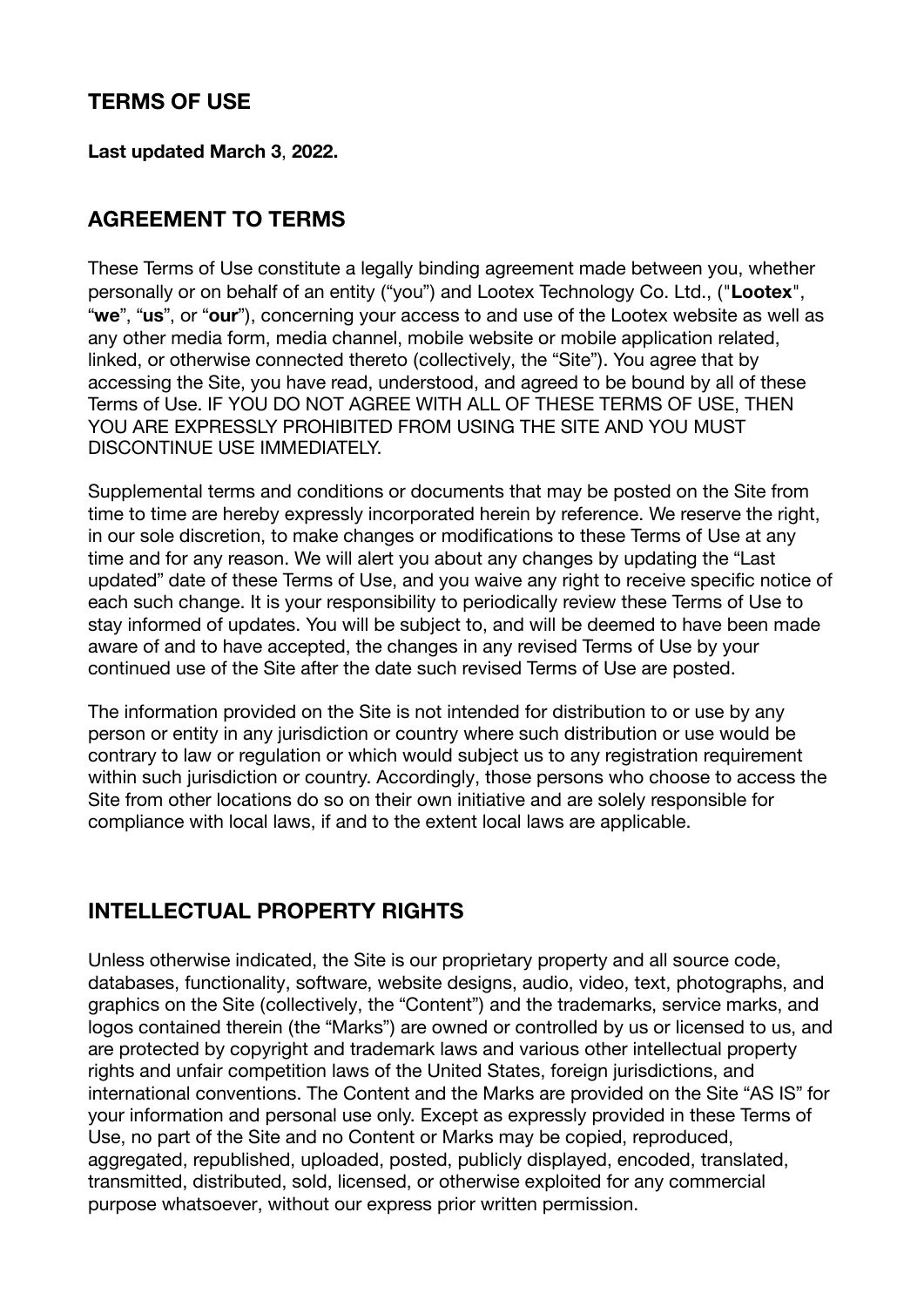Provided that you are eligible to use the Site, you are granted a limited license to access and use the Site and to download or print a copy of any portion of the Content to which you have properly gained access solely for your personal, non-commercial use. We reserve all rights not expressly granted to you in and to the Site, the Content and the Marks.

### **USER REPRESENTATIONS**

By using the Site, you represent and warrant that: (1) you have the legal capacity and you agree to comply with these Terms of Use; (2) you are not a minor in the jurisdiction in which you reside; (3) you will not access the Site through automated or non-human means, whether through a bot, script, or otherwise; (4) you will not use the Site for any illegal or unauthorized purpose; and (5) your use of the Site will not violate any applicable law or regulation.

If you provide any information that is untrue, inaccurate, not current, or incomplete, we have the right to suspend or terminate your account and refuse any and all current or future use of the Site (or any portion thereof).

### **PROHIBITED ACTIVITIES**

You may not access or use the Site for any purpose other than that for which we make the Site available. The Site may not be used in connection with any commercial endeavors except those that are specifically endorsed or approved by us.

#### **USER GENERATED CONTRIBUTIONS**

The Site does not offer users to submit or post content. We may provide you with the opportunity to create, submit, post, display, transmit, perform, publish, distribute, or broadcast content and materials to us or on the Site, including but not limited to text, writings, video, audio, photographs, graphics, comments, suggestions, or personal information or other material (collectively, "Contributions"). Contributions may be viewable by other users of the Site and through third-party websites. As such, any Contributions you transmit may be treated in accordance with the Site Privacy Policy. When you create or make available any Contributions, you thereby represent and warrant that:

1. The creation, distribution, transmission, public display, or performance, and the accessing, downloading, or copying of your Contributions do not and will not infringe the proprietary rights, including but not limited to the copyright, patent, trademark, trade secret, or moral rights of any third party.

2. You are the creator and owner of or have the necessary licenses, rights, consents, releases, and permissions to use and to authorize us, the Site, and other users of the Site to use your Contributions in any manner contemplated by the Site and these Terms of Use.

3. You have the written consent, release, and/or permission of each and every identifiable individual person in your Contributions to use the name or likeness of each and every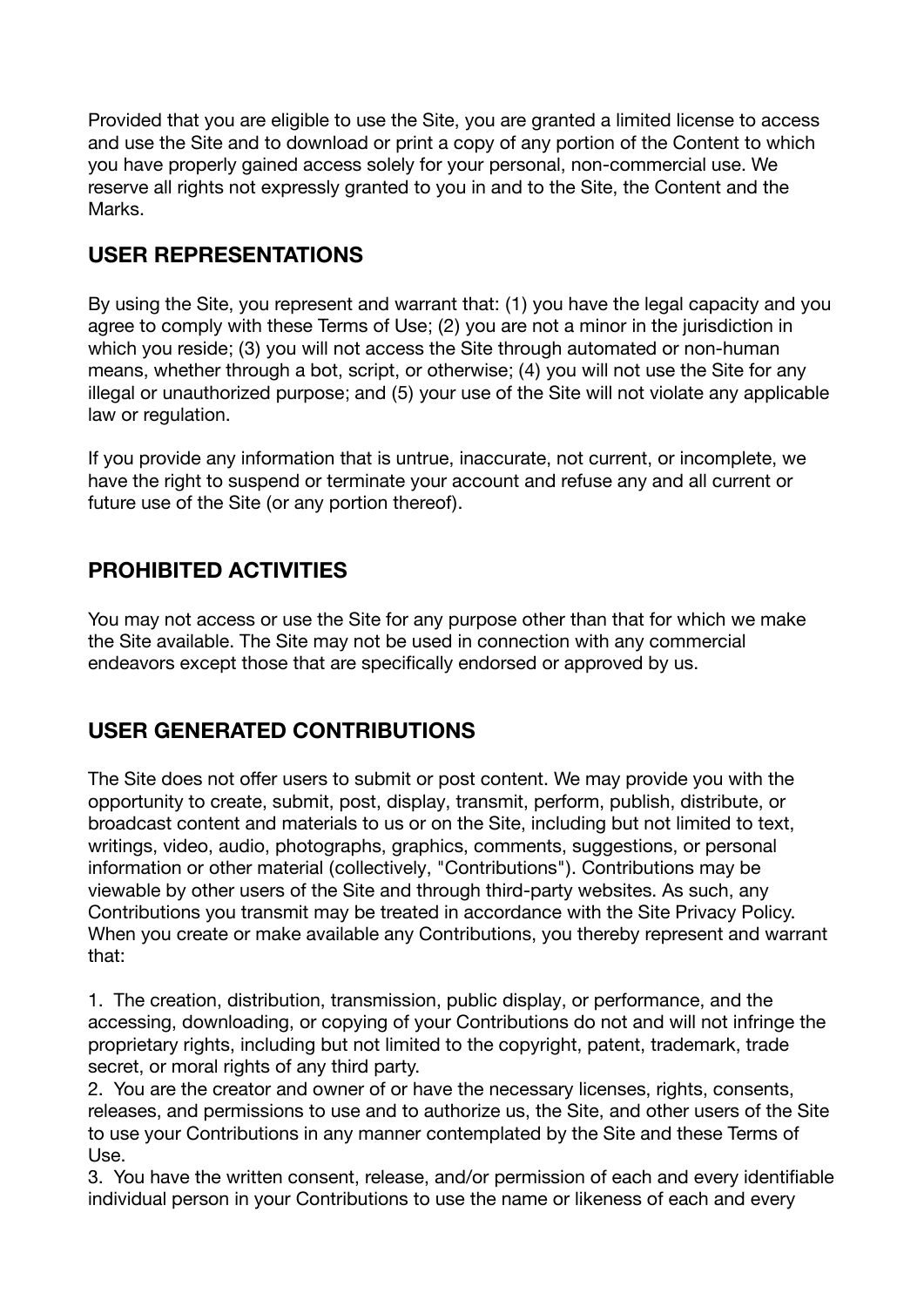such identifiable individual person to enable inclusion and use of your Contributions in any manner contemplated by the Site and these Terms of Use.

4. Your Contributions are not false, inaccurate, or misleading.

5. Your Contributions are not unsolicited or unauthorized advertising, promotional materials, pyramid schemes, chain letters, spam, mass mailings, or other forms of solicitation.

6. Your Contributions are not obscene, lewd, lascivious, filthy, violent, harassing, libelous, slanderous, or otherwise objectionable (as determined by us).

7. Your Contributions do not ridicule, mock, disparage, intimidate, or abuse anyone.

8. Your Contributions do not advocate the violent overthrow of any government or incite, encourage, or threaten physical harm against another.

9. Your Contributions do not violate any applicable law, regulation, or rule.

10. Your Contributions do not violate the privacy or publicity rights of any third party.

11. Your Contributions do not contain any material that solicits personal information from anyone under the age of 18 or exploits people under the age of 18 in a sexual or violent manner.

12. Your Contributions do not violate any federal or state law concerning child pornography, or otherwise intended to protect the health or well-being of minors;

13. Your Contributions do not include any offensive comments that are connected to race, national origin, gender, sexual preference, or physical handicap.

14. Your Contributions do not otherwise violate, or link to material that violates, any provision of these Terms of Use, or any applicable law or regulation.

Any use of the Site in violation of the foregoing violates these Terms of Use and may result in, among other things, termination or suspension of your rights to use the Site.

# **CONTRIBUTION LICENSE**

You and Site agree that we may access, store, process, and use any information and personal data that you provide following the terms of the Privacy Policy and your choices (including settings).

By submitting suggestions or other feedback regarding the Site, you agree that we can use and share such feedback for any purpose without compensation to you.

We do not assert any ownership over your Contributions. You retain full ownership of all of your Contributions and any intellectual property rights or other proprietary rights associated with your Contributions. We are not liable for any statements or representations in your Contributions provided by you in any area on the Site. You are solely responsible for your Contributions to the Site and you expressly agree to exonerate us from any and all responsibility and to refrain from any legal action against us regarding your Contributions.

#### **SITE MANAGEMENT**

We reserve the right, but not the obligation, to: (1) monitor the Site for violations of these Terms of Use; (2) take appropriate legal action against anyone who, in our sole discretion,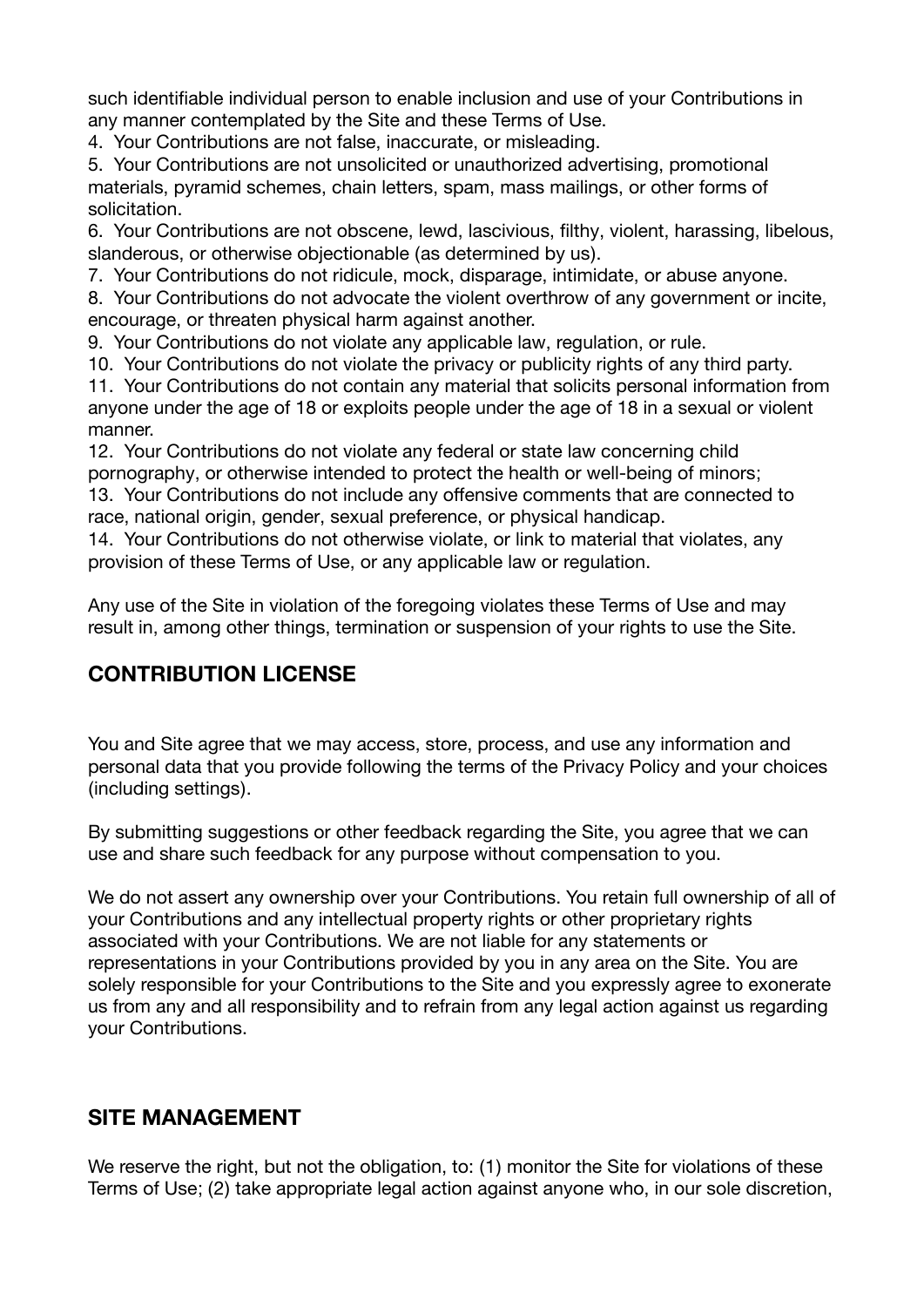violates the law or these Terms of Use, including without limitation, reporting such user to law enforcement authorities; (3) in our sole discretion and without limitation, refuse, restrict access to, limit the availability of, or disable (to the extent technologically feasible) any of your Contributions or any portion thereof; (4) in our sole discretion and without limitation, notice, or liability, to remove from the Site or otherwise disable all files and content that are excessive in size or are in any way burdensome to our systems; and (5) otherwise manage the Site in a manner designed to protect our rights and property and to facilitate the proper functioning of the Site.

# **TERM AND TERMINATION**

These Terms of Use shall remain in full force and effect while you use the Site. WITHOUT LIMITING ANY OTHER PROVISION OF THESE TERMS OF USE, WE RESERVE THE RIGHT TO, IN OUR SOLE DISCRETION AND WITHOUT NOTICE OR LIABILITY, DENY ACCESS TO AND USE OF THE SITE (INCLUDING BLOCKING CERTAIN IP ADDRESSES), TO ANY PERSON FOR ANY REASON OR FOR NO REASON, INCLUDING WITHOUT LIMITATION FOR BREACH OF ANY REPRESENTATION, WARRANTY, OR COVENANT CONTAINED IN THESE TERMS OF USE OR OF ANY APPLICABLE LAW OR REGULATION. WE MAY TERMINATE YOUR USE OR PARTICIPATION IN THE SITE OR DELETE ANY CONTENT OR INFORMATION THAT YOU POSTED AT ANY TIME, WITHOUT WARNING, IN OUR SOLE DISCRETION.

If we terminate or suspend your account for any reason, you are prohibited from registering and creating a new account under your name, a fake or borrowed name, or the name of any third party, even if you may be acting on behalf of the third party. In addition to terminating or suspending your account, we reserve the right to take appropriate legal action, including without limitation pursuing civil, criminal, and injunctive redress.

# **MODIFICATIONS AND INTERRUPTIONS**

We reserve the right to change, modify, or remove the contents of the Site at any time or for any reason at our sole discretion without notice. However, we have no obligation to update any information on our Site. We also reserve the right to modify or discontinue all or part of the Site without notice at any time. We will not be liable to you or any third party for any modification, price change, suspension, or discontinuance of the Site.

We cannot guarantee the Site will be available at all times. We may experience hardware, software, or other problems or need to perform maintenance related to the Site, resulting in interruptions, delays, or errors. We reserve the right to change, revise, update, suspend, discontinue, or otherwise modify the Site at any time or for any reason without notice to you. You agree that we have no liability whatsoever for any loss, damage, or inconvenience caused by your inability to access or use the Site during any downtime or discontinuance of the Site. Nothing in these Terms of Use will be construed to obligate us to maintain and support the Site or to supply any corrections, updates, or releases in connection therewith.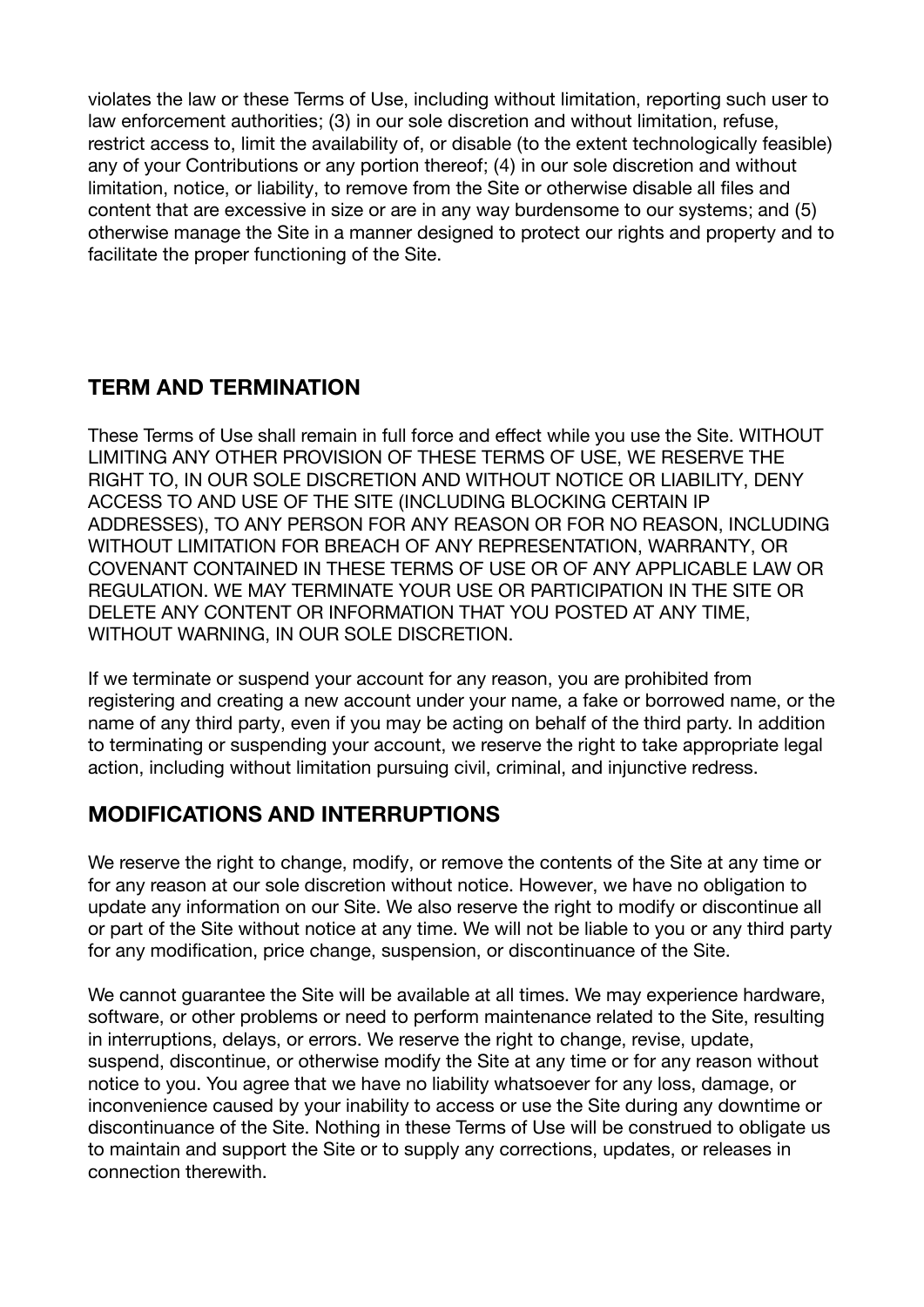# **DISPUTE RESOLUTION**

### **Binding Arbitration**

Any dispute arising out of or in connection with this contract, including any question regarding its existence, validity or termination, shall be referred to and finally resolved by the International Commercial Arbitration Court under the European Arbitration Chamber (Belgium, Brussels, Avenue Louise, 146) according to the Rules of this ICAC, which, as a result of referring to it, is considered as the part of this clause.

### **Restrictions**

The Parties agree that any arbitration shall be limited to the Dispute between the Parties individually. To the full extent permitted by law, (a) no arbitration shall be joined with any other proceeding; (b) there is no right or authority for any Dispute to be arbitrated on a class-action basis or to utilize class action procedures; and (c) there is no right or authority for any Dispute to be brought in a purported representative capacity on behalf of the general public or any other persons.

#### **Exceptions to Arbitration**

The Parties agree that the following Disputes are not subject to the above provisions concerning binding arbitration: (a) any Disputes seeking to enforce or protect, or concerning the validity of, any of the intellectual property rights of a Party; (b) any Dispute related to, or arising from, allegations of theft, piracy, invasion of privacy, or unauthorized use; and (c) any claim for injunctive relief. If this provision is found to be illegal or unenforceable, then neither Party will elect to arbitrate any Dispute falling within that portion of this provision found to be illegal or unenforceable and such Dispute shall be decided by a court of competent jurisdiction within the courts listed for jurisdiction above, and the Parties agree to submit to the personal jurisdiction of that court.

# **CORRECTIONS**

There may be information on the Site that contains typographical errors, inaccuracies, or omissions, including descriptions, pricing, availability, and various other information. We reserve the right to correct any errors, inaccuracies, or omissions and to change or update the information on the Site at any time, without prior notice.

#### **DISCLAIMER**

THE SITE IS PROVIDED ON AN AS-IS AND AS-AVAILABLE BASIS. YOU AGREE THAT YOUR USE OF THE SITE AND OUR SERVICES WILL BE AT YOUR SOLE RISK. TO THE FULLEST EXTENT PERMITTED BY LAW, WE DISCLAIM ALL WARRANTIES, EXPRESS OR IMPLIED, IN CONNECTION WITH THE SITE AND YOUR USE THEREOF, INCLUDING, WITHOUT LIMITATION, THE IMPLIED WARRANTIES OF MERCHANTABILITY, FITNESS FOR A PARTICULAR PURPOSE, AND NON-INFRINGEMENT. WE MAKE NO WARRANTIES OR REPRESENTATIONS ABOUT THE ACCURACY OR COMPLETENESS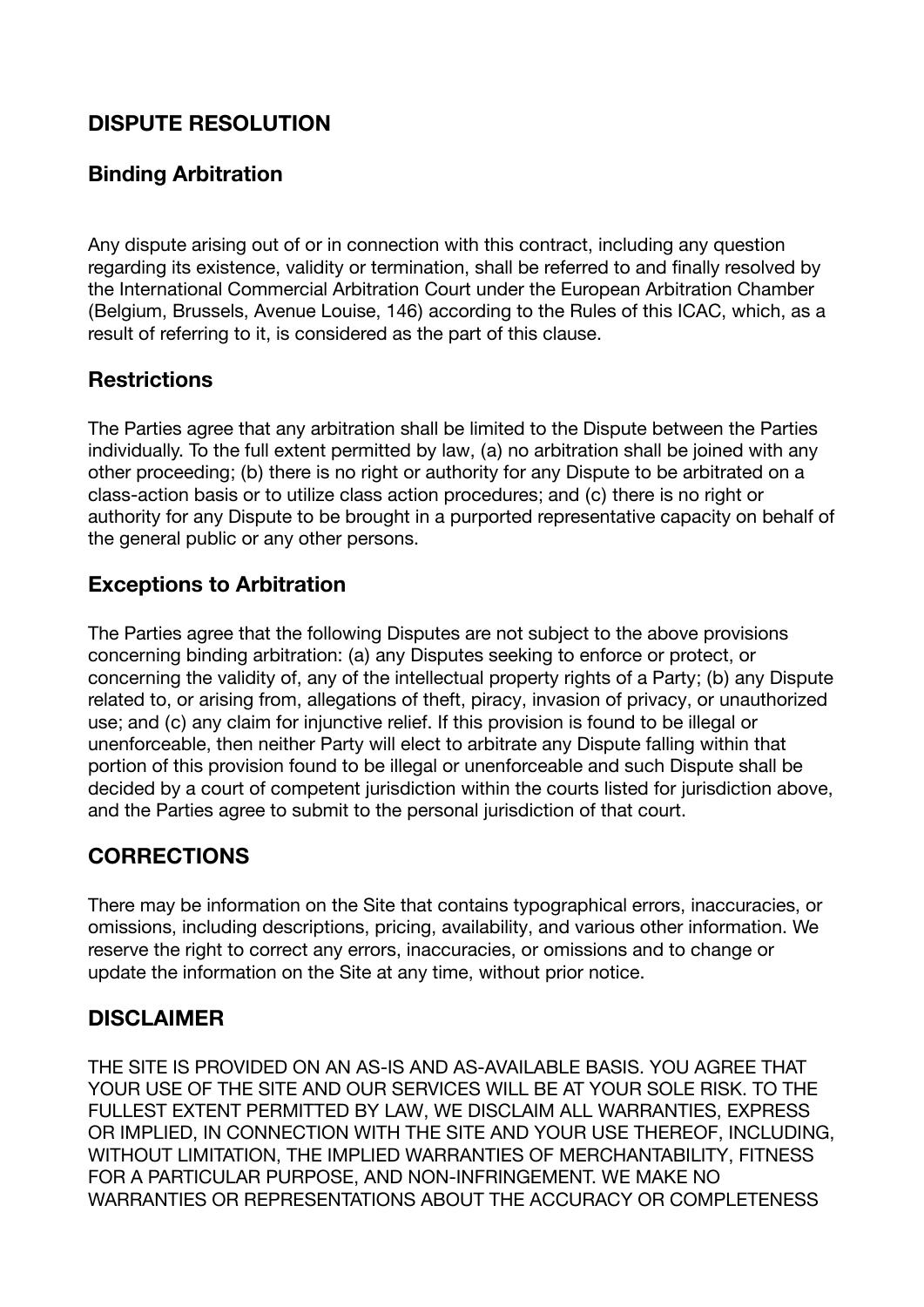OF THE SITE'S CONTENT OR THE CONTENT OF ANY WEBSITES LINKED TO THE SITE AND WE WILL ASSUME NO LIABILITY OR RESPONSIBILITY FOR ANY (1) ERRORS, MISTAKES, OR INACCURACIES OF CONTENT AND MATERIALS, (2) PERSONAL INJURY OR PROPERTY DAMAGE, OF ANY NATURE WHATSOEVER, RESULTING FROM YOUR ACCESS TO AND USE OF THE SITE, (3) ANY UNAUTHORIZED ACCESS TO OR USE OF OUR SECURE SERVERS AND/OR ANY AND ALL PERSONAL INFORMATION AND/OR FINANCIAL INFORMATION STORED THEREIN, (4) ANY INTERRUPTION OR CESSATION OF TRANSMISSION TO OR FROM THE SITE, (5) ANY BUGS, VIRUSES, TROJAN HORSES, OR THE LIKE WHICH MAY BE TRANSMITTED TO OR THROUGH THE SITE BY ANY THIRD PARTY, AND/OR (6) ANY ERRORS OR OMISSIONS IN ANY CONTENT AND MATERIALS OR FOR ANY LOSS OR DAMAGE OF ANY KIND INCURRED AS A RESULT OF THE USE OF ANY CONTENT POSTED, TRANSMITTED, OR OTHERWISE MADE AVAILABLE VIA THE SITE. WE DO NOT WARRANT, ENDORSE, GUARANTEE, OR ASSUME RESPONSIBILITY FOR ANY PRODUCT OR SERVICE ADVERTISED OR OFFERED BY A THIRD PARTY THROUGH THE SITE, ANY HYPERLINKED WEBSITE, OR ANY WEBSITE OR MOBILE APPLICATION FEATURED IN ANY BANNER OR OTHER ADVERTISING, AND WE WILL NOT BE A PARTY TO OR IN ANY WAY BE RESPONSIBLE FOR MONITORING ANY TRANSACTION BETWEEN YOU AND ANY THIRD-PARTY PROVIDERS OF PRODUCTS OR SERVICES. AS WITH THE PURCHASE OF A PRODUCT OR SERVICE THROUGH ANY MEDIUM OR IN ANY ENVIRONMENT, YOU SHOULD USE YOUR BEST JUDGMENT AND EXERCISE CAUTION WHERE APPROPRIATE.

# **LIMITATIONS OF LIABILITY**

IN NO EVENT WILL WE OR OUR DIRECTORS, EMPLOYEES, OR AGENTS BE LIABLE TO YOU OR ANY THIRD PARTY FOR ANY DIRECT, INDIRECT, CONSEQUENTIAL, EXEMPLARY, INCIDENTAL, SPECIAL, OR PUNITIVE DAMAGES, INCLUDING LOST PROFIT, LOST REVENUE, LOSS OF DATA, OR OTHER DAMAGES ARISING FROM YOUR USE OF THE SITE, EVEN IF WE HAVE BEEN ADVISED OF THE POSSIBILITY OF SUCH DAMAGES. NOTWITHSTANDING ANYTHING TO THE CONTRARY CONTAINED HEREIN, OUR LIABILITY TO YOU FOR ANY CAUSE WHATSOEVER AND REGARDLESS OF THE FORM OF THE ACTION, WILL AT ALL TIMES BE LIMITED TO THE LESSER OF THE AMOUNT PAID, IF ANY, BY YOU TO US. CERTAIN STATE LAWS DO NOT ALLOW LIMITATIONS ON IMPLIED WARRANTIES OR THE EXCLUSION OR LIMITATION OF CERTAIN DAMAGES. IF THESE LAWS APPLY TO YOU, SOME OR ALL OF THE ABOVE DISCLAIMERS OR LIMITATIONS MAY NOT APPLY TO YOU, AND YOU MAY HAVE ADDITIONAL RIGHTS.

# **INDEMNIFICATION**

You agree to defend, indemnify, and hold us harmless, including our subsidiaries, affiliates, and all of our respective officers, agents, partners, and employees, from and against any loss, damage, liability, claim, or demand, including reasonable attorneys' fees and expenses, made by any third party due to or arising out of: (1) use of the Site; (2) breach of these Terms of Use; (3) any breach of your representations and warranties set forth in these Terms of Use; (4) your violation of the rights of a third party, including but not limited to intellectual property rights; or (5) any overt harmful act toward any other user of the Site with whom you connected via the Site. Notwithstanding the foregoing, we reserve the right, at your expense, to assume the exclusive defense and control of any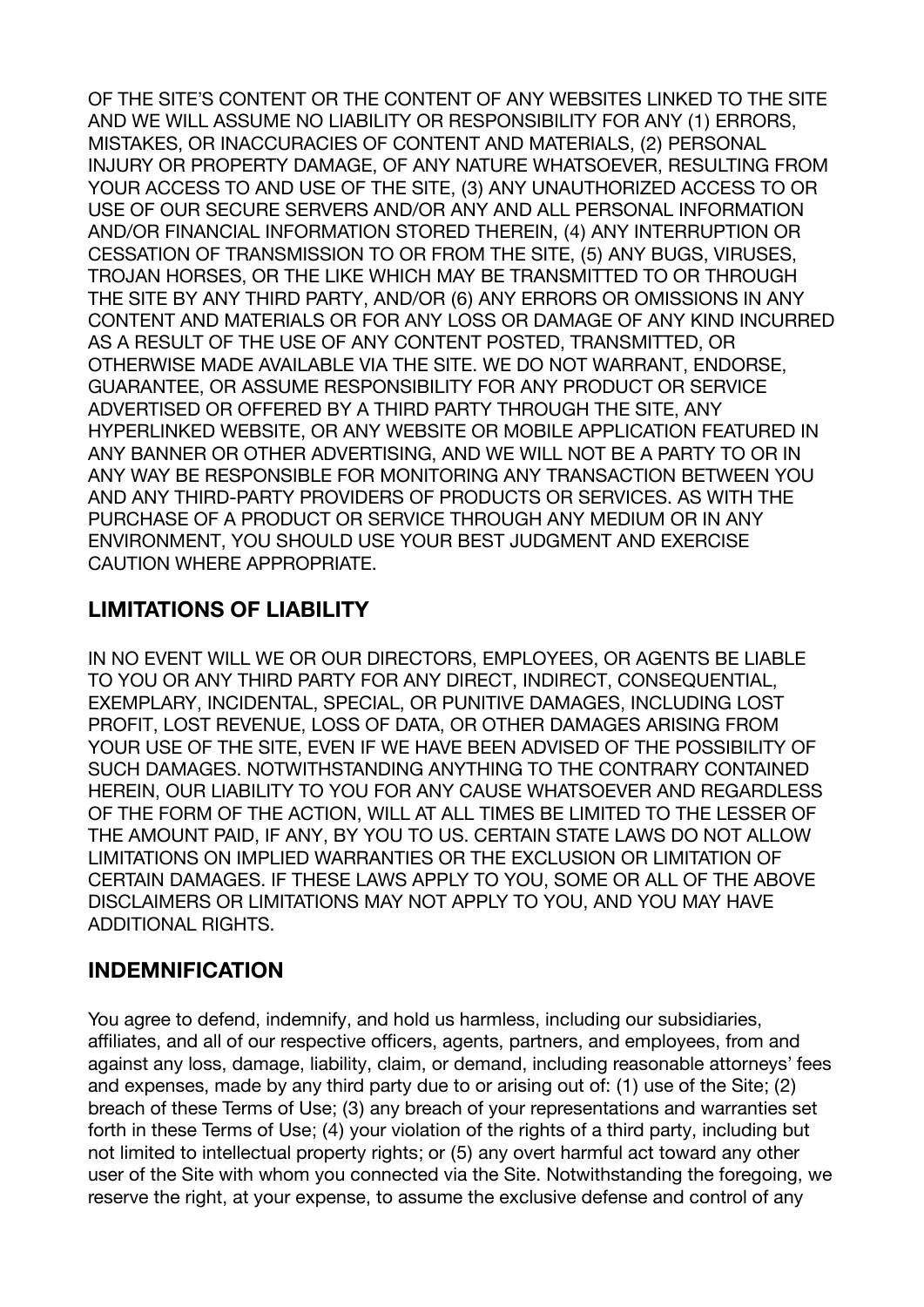matter for which you are required to indemnify us, and you agree to cooperate, at your expense, with our defense of such claims. We will use reasonable efforts to notify you of any such claim, action, or proceeding which is subject to this indemnification upon becoming aware of it.

# **USER DATA**

We will maintain certain data that you transmit to the Site for the purpose of managing the performance of the Site, as well as data relating to your use of the Site. Although we perform regular routine backups of data, you are solely responsible for all data that you transmit or that relates to any activity you have undertaken using the Site. You agree that we shall have no liability to you for any loss or corruption of any such data, and you hereby waive any right of action against us arising from any such loss or corruption of such data.

# **ELECTRONIC COMMUNICATIONS**, **TRANSACTIONS**, **AND SIGNATURES**

Visiting the Site, sending us emails, and completing online forms constitute electronic communications. You consent to receive electronic communications, and you agree that all agreements, notices, disclosures, and other communications we provide to you electronically, via email and on the Site, satisfy any legal requirement that such communication be in writing. YOU HEREBY AGREE TO THE USE OF ELECTRONIC SIGNATURES, CONTRACTS, ORDERS, AND OTHER RECORDS, AND TO ELECTRONIC DELIVERY OF NOTICES, POLICIES, AND RECORDS OF TRANSACTIONS INITIATED OR COMPLETED BY US OR VIA THE SITE. You hereby waive any rights or requirements under any statutes, regulations, rules, ordinances, or other laws in any jurisdiction which require an original signature or delivery or retention of non-electronic records, or to payments or the granting of credits by any means other than electronic means.

# **CALIFORNIA USERS AND RESIDENTS**

If any complaint with us is not satisfactorily resolved, you can contact the Complaint Assistance Unit of the Division of Consumer Services of the California Department of Consumer Affairs in writing at 1625 North Market Blvd., Suite N 112, Sacramento, California 95834 or by telephone at (800) 952-5210 or (916) 445-1254.

# **MISCELLANEOUS**

These Terms of Use and any policies or operating rules posted by us on the Site or in respect to the Site constitute the entire agreement and understanding between you and us. Our failure to exercise or enforce any right or provision of these Terms of Use shall not operate as a waiver of such right or provision. These Terms of Use operate to the fullest extent permissible by law. We may assign any or all of our rights and obligations to others at any time. We shall not be responsible or liable for any loss, damage, delay, or failure to act caused by any cause beyond our reasonable control. If any provision or part of a provision of these Terms of Use is determined to be unlawful, void, or unenforceable, that provision or part of the provision is deemed severable from these Terms of Use and does not affect the validity and enforceability of any remaining provisions. There is no joint venture, partnership, employment or agency relationship created between you and us as a result of these Terms of Use or use of the Site. You agree that these Terms of Use will